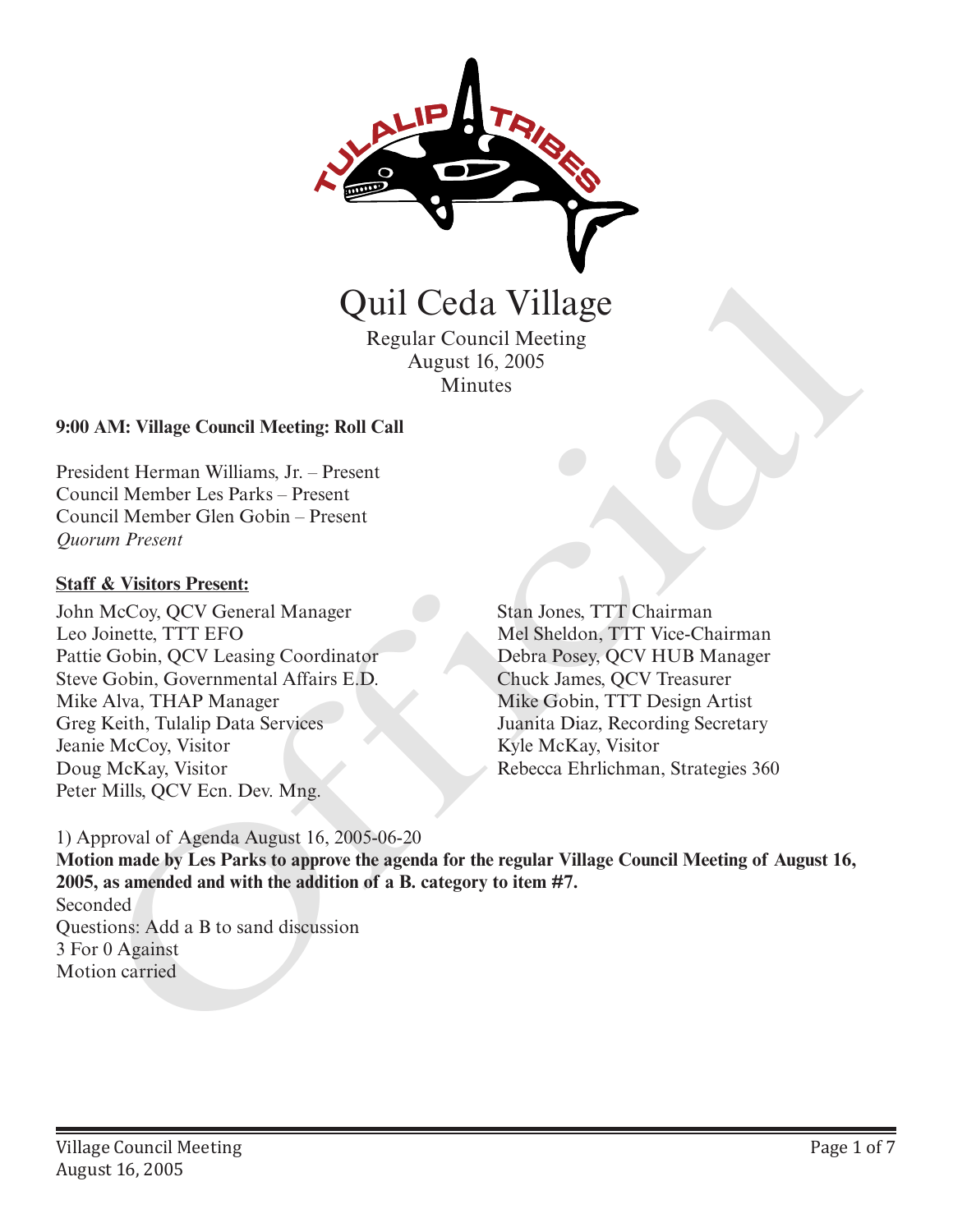2) Approval of Minutes **Motion made by Les Parks to approve the regular Village Council meeting minutes of July 19, 2005 as presented.**  Seconded **Ouestions** 3 For 0 Against Motion carried

Visitors are requesting a different access to residential property Discussion: Herman Williams, Jr., Jeanie McCoy, Kyle McKay, Peter Mills

Council asked the visitors if they have spoken with the Planning staff. The Planning staff suggested that it was not accessible. Visitors are requesting a joining driveway for accessibility to property. The road is a two way road; staff would like to make sure that it will be safe for all. The entrance and exit should be lined up, the bingo and property. Staff recommends more research at this time. It should take two more weeks for information. If a special council meeting is needed, then we are prepared to accommodate. Visitors are requesting a different access to residential property<br>Discussion: Herman Williams, Jr., Jeanie McCoy, Kyle McKay, Peter Mills<br>Council asked to visitors if they have sphech with the Plaming staff. The Plaming s

#### **Government Affairs**

3) Out of State Travel Request for John McCoy Discussion: Herman Williams, Jr., John McCoy

What is the NANAC? It is the Native American Council to the Boys and Girls Club. State your business to council. Staff has been on the commission for 9 years. There will be discussion on Native American Boys and Girls Clubs. Staff has been requested.

**Motion made by Glen Gobin to approve the out of state travel request for John McCoy to attend the NANAC Conference in Myrtle Beach, SC, November 12-15, 2005 to be paid for by the NANAC.**

Seconded Questions: 3 For 0 Against Motion carried

#### 4) Out of State Travel for Tracie Stevens

**Motion made by Les Parks to approve the out of state request for Tracie Stevens to attend the ATNI Annual Conference in Coeur d' Alene, ID, September 19-20, 2005 at a cost of \$794.04 to come from the Quil Ceda Village Governmental Affairs Budget.**

Seconded **Ouestions** 3 For 0 Against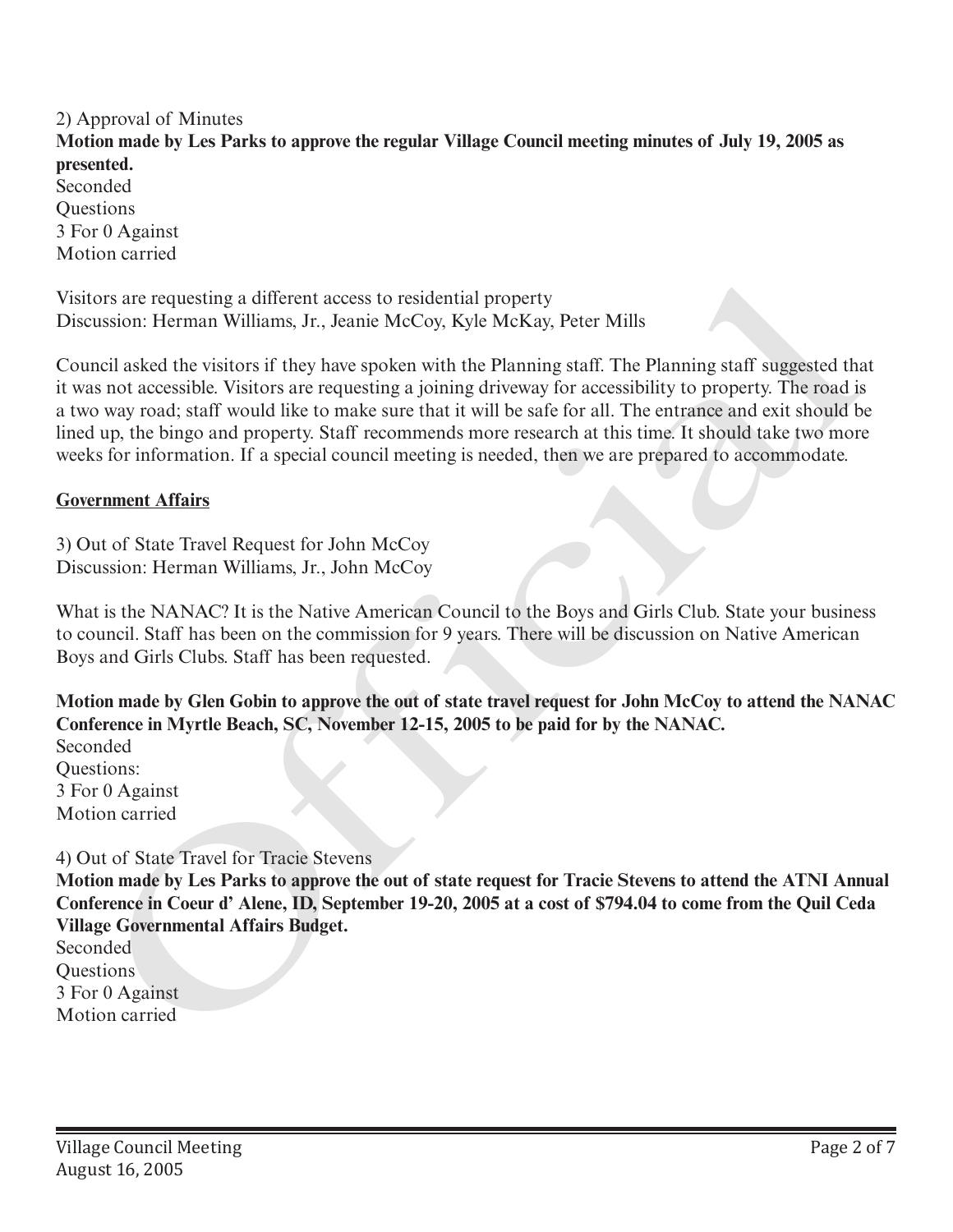## **Tulalip Data Services Department**

5) Waste Water Cameras Discussion: Herman Williams, Jr., Greg Keith

Is this a continuation of the casino problems? No, it's for the MBR Plant. The total is \$33,000 for service, supplies and installation. Is this in the budget? Yes. Utilities also requested other bids.

# **Motion made by Glen Gobin to approve the purchase for cameras to be installed at the Quil Ceda Village Utilities Waste Water Plant at a cost not to exceed \$33,000.**

Seconded

Questions: Has this gone through Legal review? Yes. Chubb's is the choice compatible with other equipment on the reservation. Who will monitor the equipment? Tulalip Data Services and Quil Ceda Village Utilities Departments will maintain and monitor the equipment.

3 For 0 Against

Motion carried

### **Quil Ceda Village Economic Development Department**

6) Home Depot, USA Resolution 2005-013 A. Utilities Services Agreement Discussion: Peter Mills When the Home Deport lease was negotiated a service agreement was needed.

### **Motion made by Les Parks to approve Resolution No. 2005-013 which adds the QCV Utilities Service Agreement to the Home Depot, USA lease.**

Seconded

Questions: Are the out-parcels included in this agreement? The tribe retained the NE corner parcel. Please have staff clean up that NE corner area.

7) Top Soil Sales Contract with Voyage Discussion: Peter Mills, Glen Gobin, Les Parks, Mike Alva

The contract was renewed in July. The tribe have received partial payment but the contractor still owes more. Council would like staff to conduct a survey of the inventory at the site. Staff is would like to keep couple of hundred yards of soil in a stock-pile for future needs. Council thought that the sand was needed now and doesn't understand why it should be stock-piled. Is the contractor or Tulalip importing more material? There have been a lot of questions regarding this contract. ion made by Glen Gobin to approve the purchase for cameras to be installed at the Quil Ceda Village<br>
Heckel Waste Water Plant at a cost not to exceed \$33,000.<br>
Heckeltons: Has this gone through Legal review? Yes. Chubb's i

Off the Record Discussion

### **Motion made by Les Parks to suspend all work with regarding the topsoil.**

Seconded

Questions: Tribe is at the point of developing the new administration building. The location of the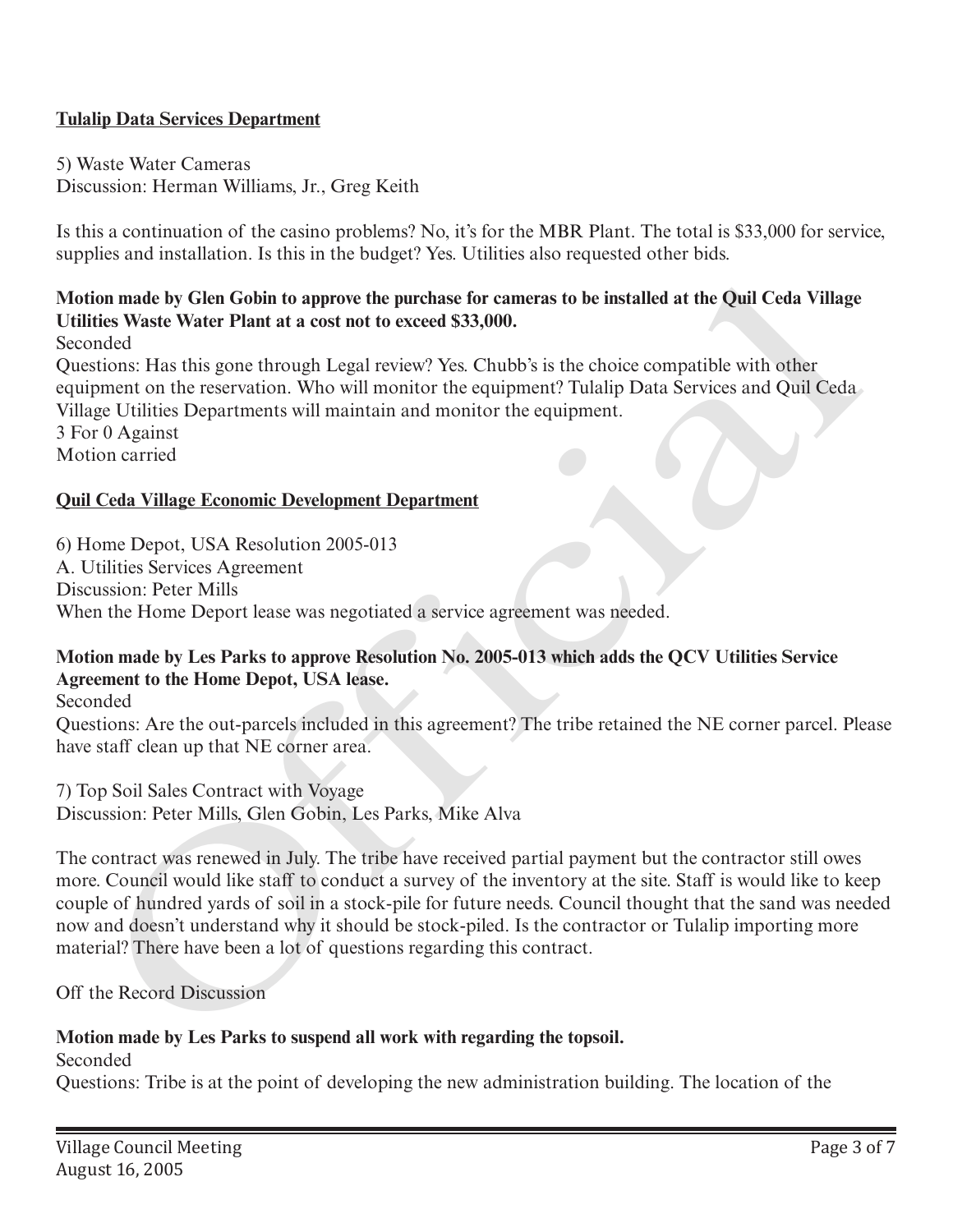building is going to add costs to the construction. If the tribe has the proper amount of fill material then it can move forward. Approximately 100,000 yards of fill material will be needed and 100,000 yards of topsoil. The tribe needs to be realistic of what is needed. Tribal members' businesses can transport the material to the building site. How many days would it take to move the material? It will take about a month, at a cost of \$1.35 per yard. Will THAP pay for this? No, the material belongs to the tribe? Council will need to make the best decision for the tribe regarding the fill material and topsoil. QCV and BOD will work closely to close the deal.

8) Mid Year ULI Place Making Conference, September 26-27, 2005, In Texas Discussion: Peter Mills, Glen Gobin, Herman Williams, Jr., Les Parks

Staff has attended these conferences in the past. The conference helps staff and policymakers create visions for its future. Is there any interest for staff to attend? Has this been discussed before? Yes, at the last Village Council meeting but more information was needed. The proposal is to tour sites on Saturday. Staff is recommending the trip for those who can attend. Council recommends that we continue to attend these conferences. Council urges staff to attend. Staff would like to start arrangements for travel. Who will attend: Glen Gobin, Les Parks, Steve Gobin, Herman Williams, Jr., John McCoy, Debbie Posey, Peter Mills and Stan Jones, Sr.

**Motion made by Les Parks to approve the Staff and Council travel request to the 7th annual ULI Conference for Place Making Developing Town Centers, Transit Villages and Main Streets, September 24-27 in Woodland, TX at an estimated cost of \$1,545.50 to come from their department budgets.** Seconded

**Questions** 3 For 0 Against Motion carried

9) Marquette Advisors

Discussion: Peter Mills, Glen Gobin, Les Parks, Chuck James, Mel Sheldon

Staff would like to receive suggestions from Council regarding a consultant contract with the Marquette Advisors firm. They are requesting to work on an on call basis for the tribe. Legal needs to review the contract. The consultant fee is \$300 per hour. Staff suggests using funds from the equities account. Do we want to keep it as "on call" contract? Staff estimates the cost per month will be about \$5,000. Council recommends reviewing the contract and continuing with work. Staff has permission to move forward. The consultant would be valuable at this time of the development. The consultant does not have gaming experience. Council requested where marketing money should be placed? The consultant did provide proof of what we should be spending. Question asked about reaching out to a consultant with more experience in the gaming industry? Council requests staff to contact the Emerald Queen Management for 8) Mid Vear ULI Place Making Conference, September 26-27, 2005, In Texas<br>Discussion: Peter Mills, Gilen Gobin, Herman Williams, Jr., Les Parks<br>Staff mad policyymakers create<br>Staff mas attended these conferences in the pust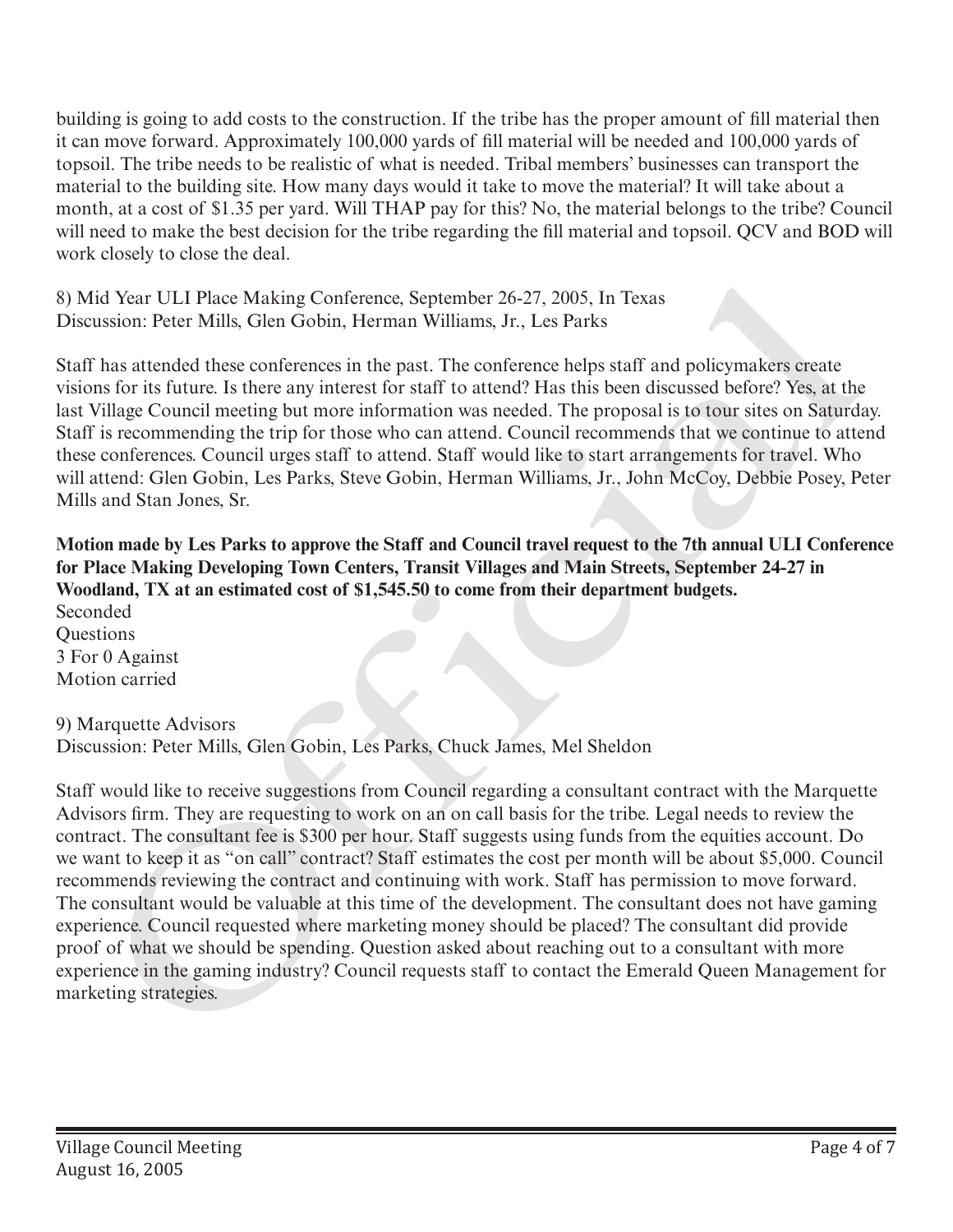## 10) Roundtable Discussion

Discussion: Glen Gobin, Les Parks, Herman Williams, Jr., Peter Mills, Chuck James, Stan Jones, Sr., John McCoy, Mel Sheldon, Steve Gobin, Patti Gobin, Debbie Posey, Leo Joinette

Proceed with the interviews for the consultants; they are all qualified to build the building. It will all depend on their compatibilities to work with Native Americans. The interviews could be held in one day, 2-3 hours per firm. We would like to make sure that the firms are the understanding of how important it is to have tribal participation. Do we want to be specific with the expectations? Yes, if the contractor wants the job, then they will have to be willing to work with TERO, the tribe and its membership. The tribe wants someone that will think outside the box. The firm will need to have the same vision and concept of the tribe. A statement should go out regarding how the firm will work with the membership. This needs to be agreed on before going into the interviews. Staff would like this to apply to subcontractors, as well. Project labor agreements have been in effect on past projects. Council would recommend this. If it's all spelled out, upfront, then the firm should be willing to go the extra mile. A simple statement sent to all the firms should suffice. They should be prepared at that point. The interviews should be held in increments, not one after another. Council will need time to evaluate each applicant. Review the list of subcontractors included in each bid and address the standards. Council would like to see the Tulalip Board of Directors set standards, in advance and adopt a Resolution outlining the standards and expectations. TERO has standards in place and reviews joint ventures. They must have 51% tribal ownership. Depending on the number of firms, the interview process should be done in a day. The top two would be brought back for a second, longer interview. Council recommends no more than three interviews in one day. September 16, 2005 is set for the first round of interviews with the September 23, 2005 set aside for the second interviews. The scope of work be provided to firms in advance. Who the project team members be? Who does Council propose to have work on the job skills? What will be the fee schedule be and the item list? Each of the three contractors has expressed a willingness to work with the tribe. The tribe will not get a bid But will get a Guaranteed Maximum Price (GMP). What will that price be? A budget needs to be developed and everyone must participate to make it work. Would it be best for Council to put this process on hold until the 60% drawings are done or should we move forward? The figures will be based on the drawings. It can be a generic drawing to explain what is needed. A tentative ground breaking date has been set for January 2006. Ruhl-Parr should be at the table to help make this decision. The casino building was at 30%, when presented. How much A & E has been done to date? Council recommends that the process should be slowed down, let's not be rushed. We need to take a more pragmatic approach. Staff recommends that there should be other firms involved and given the opportunity to interview. This is a once in a lifetime opportunity for this hotel. We need to see who and what else is out there. If we are behind on the drawings, let's get started, ASAP. Mistakes have been made in the past and we learned from them. There are qualified people to help with this hotel and they can accommodate the tribe's standards. This is not the time to lower the bar. The tribe needs to expect the best for its money. The groundbreaking date can be pushed back, if necessary. The casino project was done in this same manner. The market is tight at this time. Council has made the request to solicit bids. Native preference/involvement is a requirement. TERO will handle the management of native entities. The council needs a clear concept of what a GMP is. Council needs to find out from consultants where the project is at with the drawings. The to near tribut particleptation. Do we want to be speed with the sepectations? Yes, if the contractor van the send a control to the send a control of the send and control of the studient of the best in the most someon that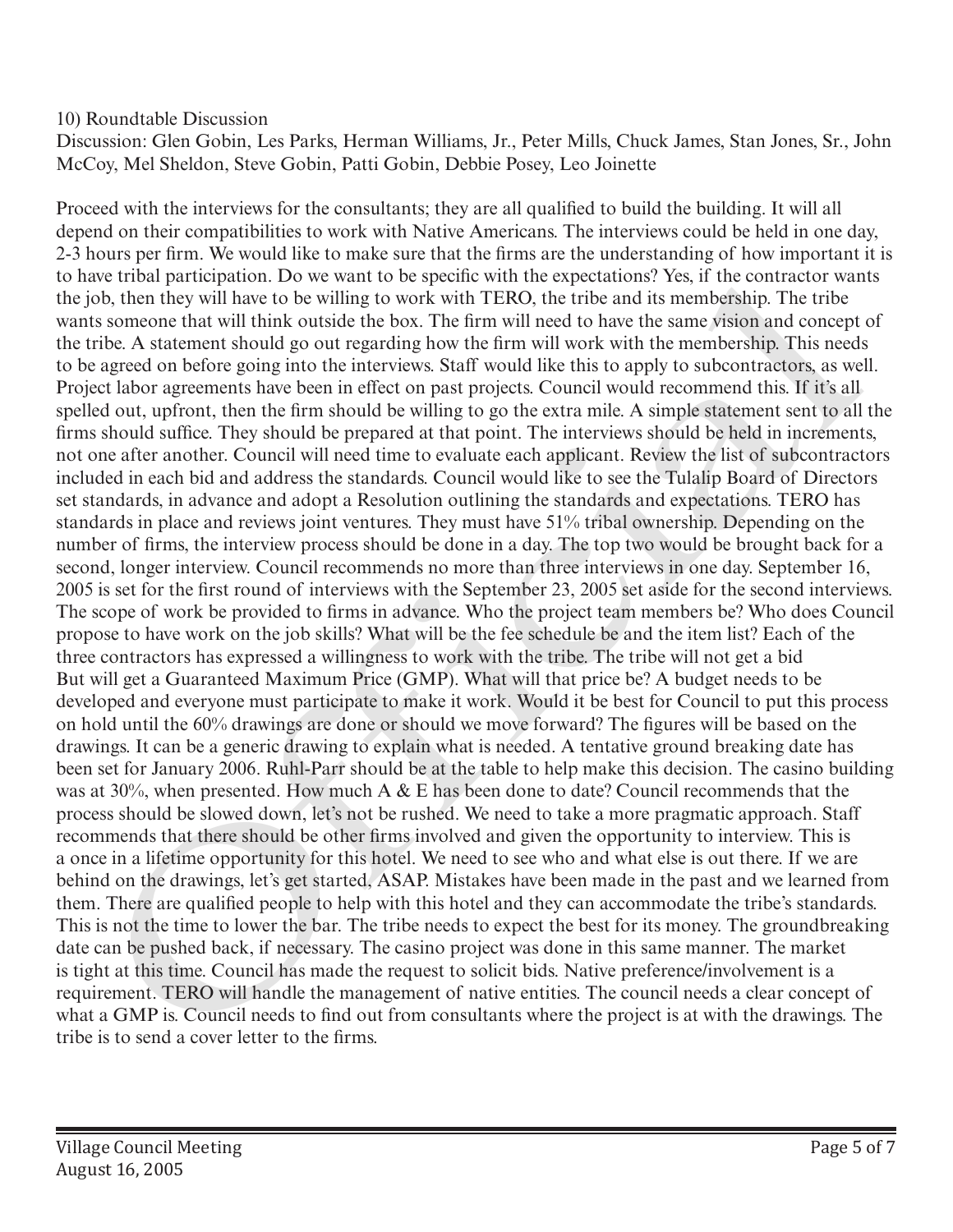11) Preliminary Meeting with Port-o-Sub

Tabled to later date Next Regular Village Council Meeting

## **Quil Ceda Village HUB Department**

12) QCV Amphitheatre Revenue/Operating Cost, Resolution #2005-014 Discussion: Steve Gobin, Glen Gobin, Les Parks

The revenue should be turned back into operations. This resolution does not explain that any money will be brought back to the Tribe.

**Motion made by Les Parks to adopt resolution 2005-014 which will authorize the amphitheatre revenue to be placed into QCV Amphitheatre Account #25 to be used to offset the amphitheater operating expenses.** Seconded **Ouestions** *J*C X Ampintance tectement operating Cost, Resontition #2003-014<br>
susion: Sieve Gobin, Glen Gobin, Les Parks<br>
revenue should be turned back into operations. This resolution does not explain that any money w<br>
ought hack to

3 For 0 Against Motion carried

 13) QCV Amphitheatre Visa Credit Card, Resolution #2005-015 Discussion: John McCoy, Steve Gobin, Les Parks

Staff is requesting to obtain a credit card to be used for amphitheatre expenses. The card will have a limit of \$5,000 to work with vendors. A resolution is needed for this.

## **Motion made by Les Parks to approve a credit card for Debbie Posey, Amphitheater/HUB Manager, with a limit of \$5,000 to be used for amphitheatre vendors.**

Seconded

Questions: What specifically will the card will be used for? This needs to be discussed. An amendment is needed to establish the usage and spending limit. Council commends HUB Manager/Staff for the wonderful job done on the amphitheatre. Our hands go up to staff.

#### **Motion made by Glen Gobin to amend the motion to increase the amount from \$5,000 to \$10,000.**

Seconded Questions: Vote on Amendment 3 for 0 Against Motion carried (amendment)

Vote on Main Motion 3 For 0 Against Motion carried